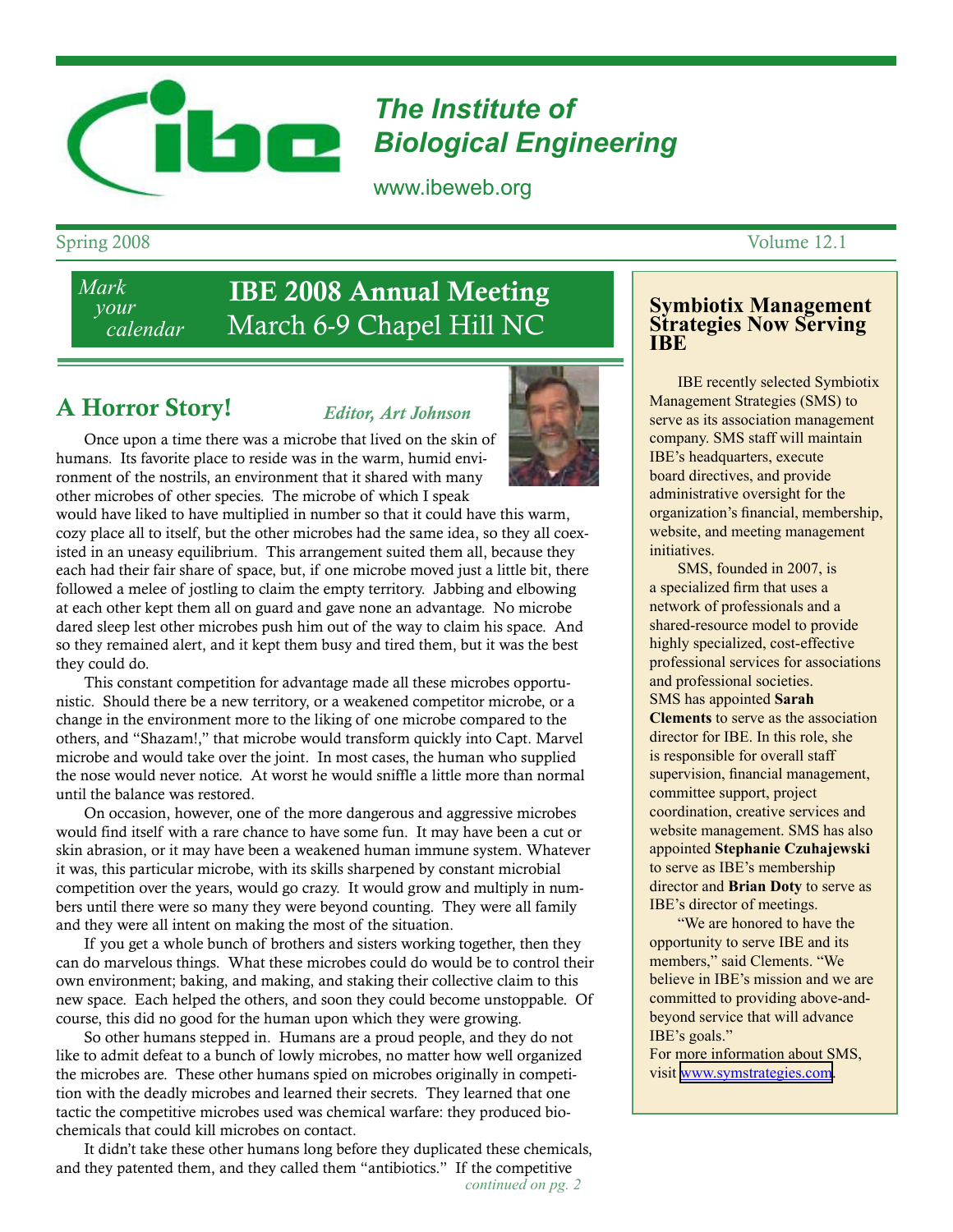#### *Continued from HORROR STORY, page 1*

microbes had known all this, they would have objected to human use of their innovations and hired lawyers to argue their cases. But, as luck would have it, lawyers don't listen to microbes, especially ones in their noses who can't afford retainers.

So, these other humans used these antibiotics against the runaway deadly microbes. Yikes! They were very effective. They killed every microbe in sight—the deadly ones as well as all others. The crisis was over and life went back to normal.

But wait! Lurking in a far corner somewhere was a sinister deadly microbe who had somehow avoided deadly contact with the antibiotic. He survived, and he vowed to get even. So, he went to his lab and cooked up a potion. In his mind was a vision of all his brothers and sisters who had been caught unawares by the antibiotic attack and had succumbed to the deadly chemical onslaught. This thought gave him the will to find the antidote.

If the antibiotic strategy was the only weapon used by the competitive microbes, then they would not have been very competitive at all. There were many such tactics used and they were very successful because they acted as one-two-three punches. One would not be very effective but three might knock out a neighbor microbe.

Unfortunately, the humans did not appreciate this fact, and so relied exclusively on this one chemical punch. And, for a while, this punch continued to be an effective weapon for humans against microbes not to their liking. All too soon, however, the microbes found out how to thwart human intentions. Some developed tougher skins; others changed their habits of hanging out together; still others put on rain coats to keep the deadly biochemicals at bay.

And, when this happened, the humans noticed, and sought other poisons deadly to microbes. The pattern repeated itself over and over: poison discovered, poison used, poison effective for a while, and poison overcome by the microbes.

Eventually, the microbes developed the skills to play this game very well, and considered it to be a challenge to test their mettle. They became so good at it that, for each and every new poison discovered by humans, it took the microbes less and less time to deal with it.

Fortunately, most of the microbes inhabiting the warm, cozy recesses of humans were not particularly dangerous, and so did not draw attention to themselves. When they overcame the challenges thrust upon them by their human hosts, they merely played among themselves or caused a few sniffles, or maybe even produced a few extra vitamins for their human. They were hardly noticed at all by the human.

There were, however, some microbes that liked to cause trouble. When just children, they played malicious pranks, and one prank led to another until they joined gangs and fought with each other and with their neighbors. They painted graffiti on their tenement walls and damaged anything that looked good. They littered in all the open spaces, for they cared not for order and cleanliness. They disdained authority. What they didn't destroy, they stole, and sold for cash. They learned how to make drugs and to use them in bad ways. These were *bad* microbes, and humans soon became aware of their ill natures, and the dangers they posed to the human sense of order and health.

When humans tried to subdue these bad microbes with their antibiotic poisons, they found that they were no longer effective. There was hardly anything that humans could do to beat back these ruffians, and the humans began to be afraid. Some humans even panicked, and cried, and threw up their hands and sought help from the authorities. The newspapers and TV and radio began to call these "flesh-eating microbes," and this caused even more hysteria among the humans who envisioned painful and horrible images of their flesh dropping away upon the ground while the microbes laughed at the expense of their human hosts.

The humans had one more devastating weapon in their arsenal. This was a doomsday weapon developed for the ultimate purpose of destroying all life should the need ever arise. These substances the humans called "disinfectants," and no creature had ever survived being doused with a disinfectant.

So, authoritative humans suggested that disinfectants be used to destroy all the bad microbes in places where they lived. They called for disinfecting hospitals, and locker rooms, and homes wherever these flesh-eating microbes were likely to live.

And so the people were relieved. Disinfection would save the day; disinfection would solve the problem. They relaxed. But there were two lessons that humans still had not learned. First, microbes and all life is resilient, and when a single weapon is pointed at them, they can duck and avoid being shot. Disinfectants had been used for many years by humans in their homes, in their soaps, in their toilet-bowl cleaners, in their refrigerators, in their deodorants, and in their mouthwashes. The obsessions that people had with cleanliness threatened to make disinfectants just as ineffective as antibiotics. Overuse leads to uselessness. Any microbes not killed by a disinfectant could come back and show the rest how to survive the attack. Any microbe not killed by a disinfectant would find fertile ground not occupied by any other living thing upon which to grow and reproduce.

The second lesson not learned is that these battles against horrible microbes are not waged alone. Humans have always had help from the natives—other microbes that also want to overcome the bad bugs. There has always been a civil war among microbes, and humans have chosen sides based upon the effects these microbes have upon humans. Using disinfectants knocks out human allies as well as human enemies. And so, it is hard to see anything but a temporary victory for humans if they haven't learned these two lessons.

There is no absolute level of safety in the world of biology. There will always be disease and death, because this is how competition works. While humans can move the balance toward their favor, they can't escape the fact that they are still biological creatures subject to many of the same rules and limitations governing all others. And that may be the biggest lesson still to be learned.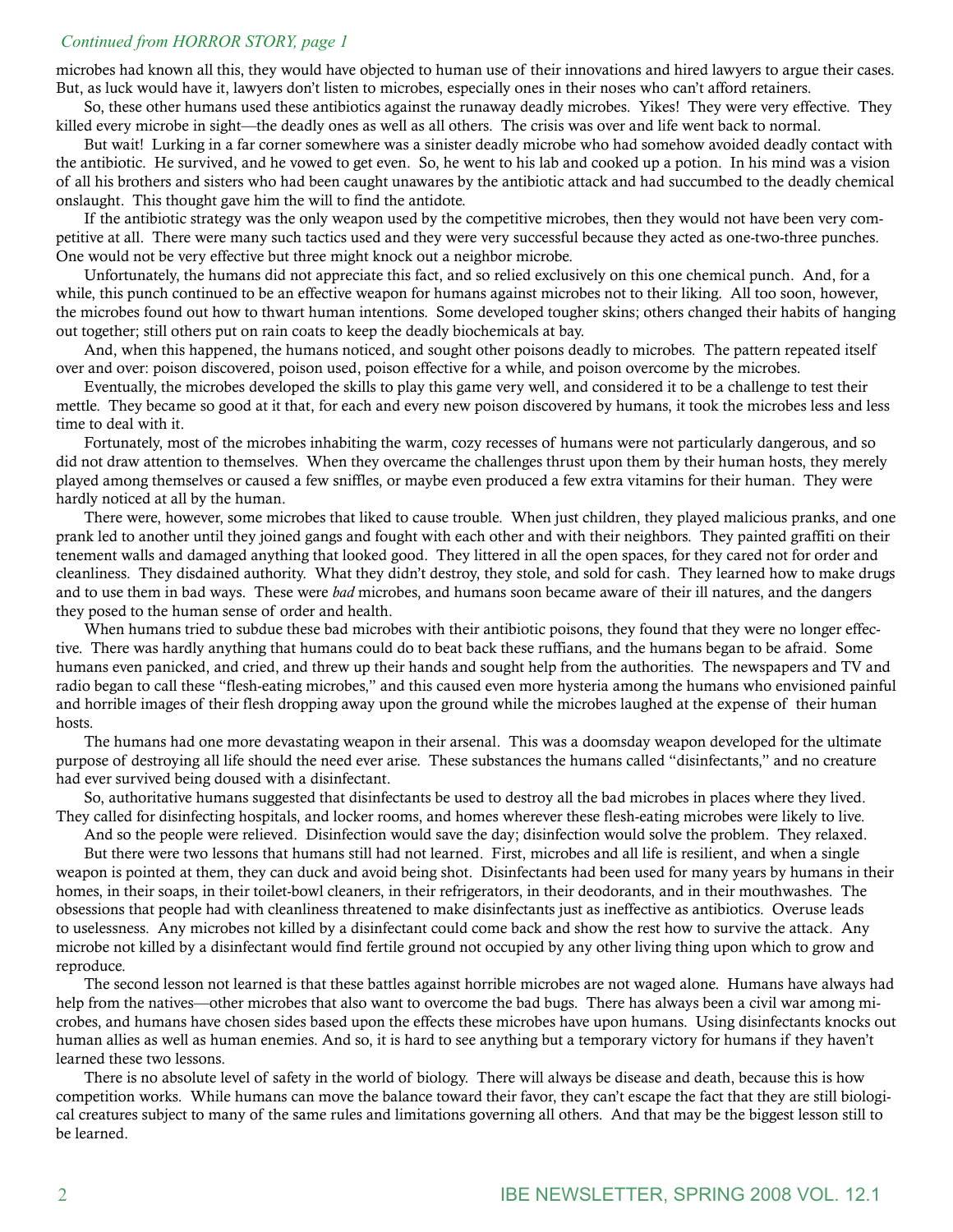*Introducing*

# Journal of Biological Engineering

Biological Engineering is a new and unique discipline that encompasses a wide range of engineering theory and practice connected to and derived from biology. This emerging science-based engineering discipline and related applications are experiencing rapid growth. To nurture and foster this growth, IBE has contracted with BioMed Central to develop a new publication, the *Journal of Biological Engineering* (*JBE*). Our goal in publishing *JBE* is to provide a forum for topics that address the foundational questions

that unify all applications of biological engineering. *JBE* can be accessed at: [www.jbioleng.org/home/.](http://www.jbioleng.org/home/)

One of the reasons for launching *JBE* at this time is that the field is sufficiently mature that higher level discussions can be made amongst practioners to define the foundational core concepts, express the current breadth of the field, and to connect developments from disparate application areas which share a fundamental foundation. An appropriate approach to foster the development of biological engineering is to identify underlying phenomena that govern the behavior of biological and biologically derived systems regardless of scale, environment, or application. This is best brought together through an open access publication in which any interested party can gain full access.

#### Role and Scope of JBE

*JBE* manuscripts will integrate engineering with life sciences to generate new quantitative methods, models, and information. Peer reviewed articles will encompass cutting edge research that fully integrates fundamental inquiry, quantitative analysis, and translational design. *JBE* provides a home for the continuum from biological information science, molecules and cells, organismal studies, product formation, wastes and remediation, and education. A description of the broader context of the work and how it connects to other areas must be incorporated into each manuscript.

Topical areas include (but are not be limited to):

- Synthetic biology and cellular design
- Engineering of devices that interface at the biomolecular, cellular, and organismal levels
- Bioproduction and bioproduct engineering,
- Ecological and environmental engineering, and
- Biological engineering education and the biodesign process.

*JBE* invites manuscript submissions that address theoretical and applied approaches to design, optimize, and use biological systems ranging in scale from molecules, cells, organisms, to ecosystems. *JBE* will incorporate advances in mathematical sciences (including computational and statistical methods) enabling the development of biological engineering, biological engineering design inspired by or in the context of biology, and designs for all scales that include nanometer to ecosystem levels.

We have lofty goals for *JBE*; we aim for this to become the preferred home for cutting edge research in biological engineering. To provide a platform to unify the field it is necessary that all manuscripts in *JBE* not only be of high quality, but that they also present a discussion of how the work advances biological engineering, drives new development and application, or connects disparate areas in new ways. This can be accomplished in many ways and likely will evolve in time. *JBE* also will be a home for educational advances in curriculum content and pedagogy at the undergraduate and graduate-levels.

To foster and nurture the development of biological engineering, we have launched this publication as an open access, online resource. Open access is an important tenet of biological engineering in that information not only is to be freely accessible to the scientific community, but it must be available to the public at large.

#### Open Access

The publisher, BioMed Central, is an open access provider, where the authors retain copyright of their manuscript. There are no subscription fees or fees to access articles once published; instead articles are freely available immediately

*See JBE, page 4*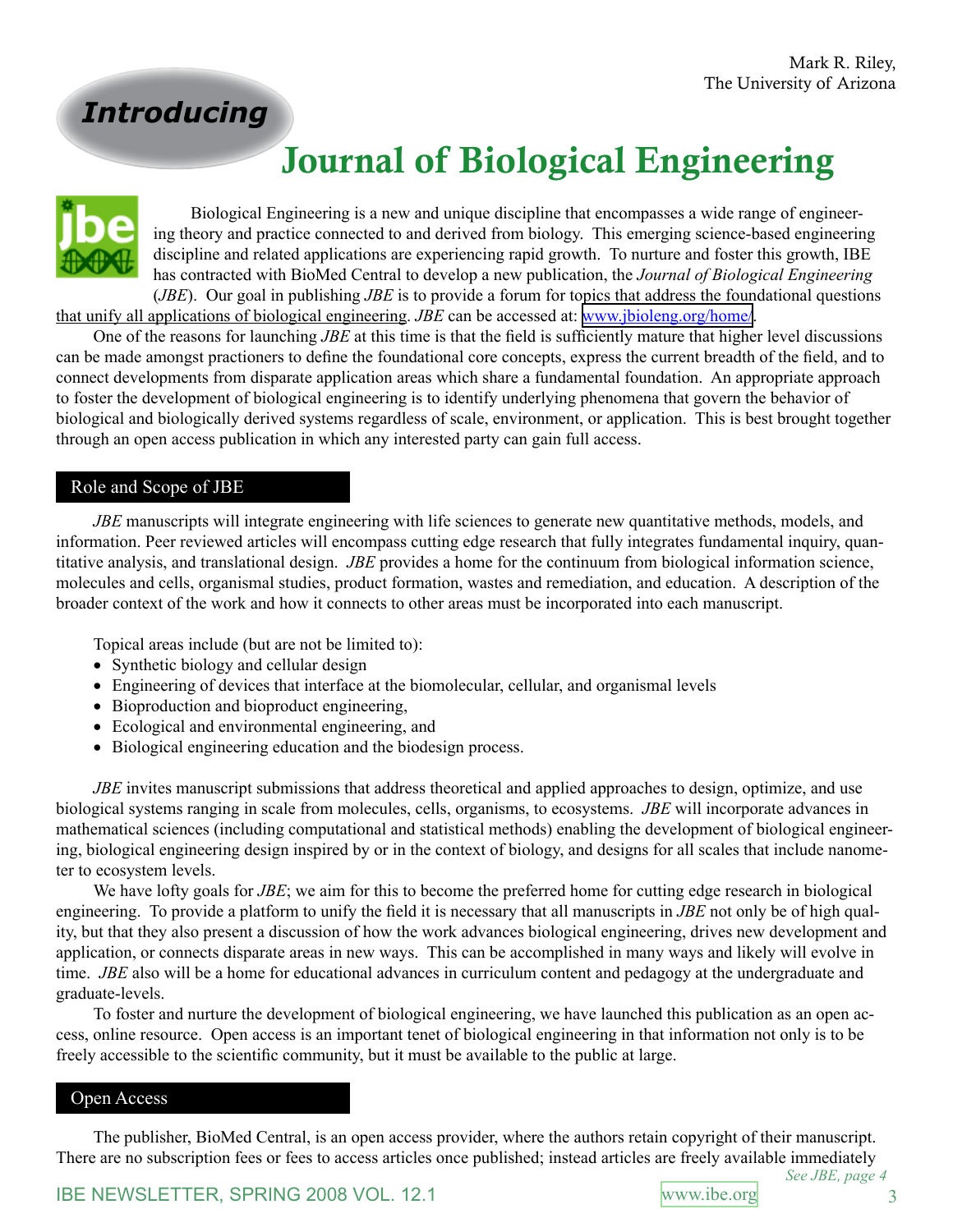#### *Continued from IBE JOURNAL, page 3*

upon publication. *Anyone, anywhere* can access the publications (as long as they have internet access). To offset the cost of publication authors pay an article-processing charge (APC). Authors who do not have sufficient funds to pay the APC may request a discretionary full or partial waiver from BioMed Central.

Manuscripts published by JBE are assigned a DOI®, or Digital Object Identifier, and will be referenced in PubMed (referencing will take a few months for the first few articles). For example, the first published article in JBE has DOI:10.1186/1754-1611-1-1; the second article has DOI:10.1186/1754-1611-1-2. The DOI® is for labeling content in the digital domain. DOI® names provide current information, including where they (or information about them) can be found on the Internet. Information about a digital object may change over time, including where to find it, but its DOI® name will not change.

Using DO®I names as identifiers simplifies managing intellectual property in a networked environment and allows construction of automated services search processes. Most importantly, this provides a means for permanence of the articles published by JBE. To learn more about DOI® names, see <http://www.doi.org/>.

#### **Summary data on the initial JBE manuscripts** (as of 12/11/07)

| Submissions | 30 |                                          |
|-------------|----|------------------------------------------|
| Acceptances |    | <b>Average time to decision:</b> 72 days |
| Rejections  |    |                                          |
| Withdrawn   |    |                                          |
| In review   |    |                                          |
|             |    |                                          |

#### **Most accessed articles** (as of 12/11/07)

1. 1107 Accesses (unique downloads)

Editorial Introducing Journal of Biological Engineering, Mark R Riley, *Journal of Biological Engineering* 2007, 1:1 (10 October 2007) <http://www.jbioleng.org/content/pdf/1754-1611-1-1.pdf>

#### 2. 536 Accesses

Research Role of reaction kinetics and mass transport in glucose sensing with nanopillar array electrodes, Venkataramani Anandan, Xiaoling Yang, Euihyeon Kim, Yeswanth L Rao, Guigen Zhang, *Journal of Biological Engineering* 2007, 1:5 (10 October 2007) <http://www.jbioleng.org/content/pdf/1754-1611-1-5.pdf>

#### 3. 527 Accesses

Research Electrospun nitrocellulose and nylon: Design and fabrication of novel high performance platforms for protein blotting applications, Ashley E Manis, James R Bowman, Gary L Bowlin, David G Simpson, *Journal of Biological Engineering* 2007, 1:2 (10 October 2007) <http://www.jbioleng.org/content/pdf/1754-1611-1-2.pdf>

#### 4. 430 Accesses

Research Amyloglucosidase enzymatic reactivity inside lipid vesicles, Mian Li, Michael J Hanford, Jin-Woo Kim, Tonya L Peeples, *Journal of Biological Engineering* 2007, 1:4 (10 October 2007) [http://www.jbioleng.org/content/](http://www.jbioleng.org/content/pdf/1754-1611-1-4.pdf) [pdf/1754-1611-1-4.pdf](http://www.jbioleng.org/content/pdf/1754-1611-1-4.pdf)

#### 5. 427 Accesses

Research Development of a Cryptosporidium oocyst assay using an automated fiber optic-based biosensor, Marianne F Kramer, Graham Vesey, Natasha L Look, Ben R Herbert, Joyce M Simpson-Stroot, Daniel V Lim, *Journal of Biological Engineering* 2007, 1:3 (10 October 2007) <http://www.jbioleng.org/content/pdf/1754-1611-1-3.pdf>

#### 6. 344 Accesses

Letters to the Editor Engineering education in the wake of hurricane Katrina, Marybeth Lima, *Journal of Biological Engineering* 2007, 1:6 (10 October 2007) <http://www.jbioleng.org/content/pdf/1754-1611-1-6.pdf>

#### 7. 200 Accesses

Methodology Rapid single step subcloning procedure by combined action of type II and type IIs endonucleases with ligase, Tobias Fromme, Martin Klingenspor, *Journal of Biological Engineering* 2007, 1:7 (26 November 2007) <http://www.jbioleng.org/content/pdf/1754-1611-1-7.pdf>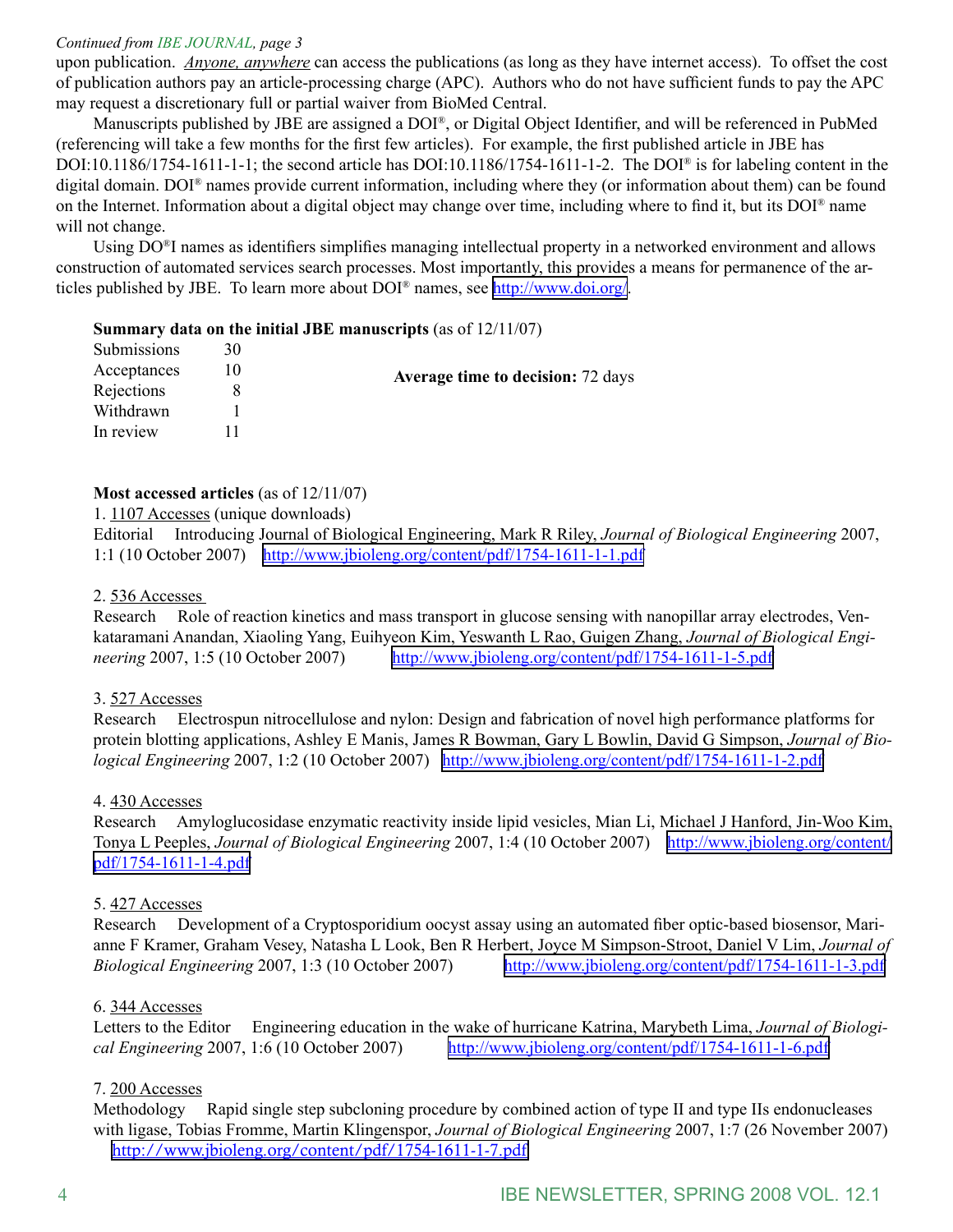The last 2 on this list are provisional pdf files which in the coming days will be converted to type set manuscripts as shown for the first 5.

| Total manuscript accesses in November: | 1,482 |
|----------------------------------------|-------|
| Total manuscript accesses in October:  | 1,739 |
| Total manuscript accesses              | 3,221 |

Clearly, JBE articles are being viewed. The last article on the list above was accessed 123 times in its first 5 days!

A useful aspect of the online publication is the automated links. When one accesses a manuscript "Full Text", the reference list is fully active. That is, to find out more about a reference click on the reference number in the text which takes you to the reference list which is hyperlinked and will direct you to the original material. I have found this to be quite useful and hope you will also.

#### **How to submit a manuscript**

Visit: <http://www.jbioleng.org/manuscript/> for instructions and the style guide. Questions or problems: email [editor@ibe.org](mailto:editor@ibe.org).

#### **Editorial board Editor-in-chief**

| <b>EQILOF-III-CIIIEI</b>       |                                                    |             |
|--------------------------------|----------------------------------------------------|-------------|
| Mark Riley                     | University of Arizona                              | <b>USA</b>  |
| <b>Associate editors</b>       |                                                    |             |
| Mark Eiteman                   | University of Georgia                              | <b>USA</b>  |
| Jay Keasling                   | University of California, Berkeley                 | <b>USA</b>  |
| Michael Ladisch                |                                                    | <b>USA</b>  |
|                                | <b>Purdue University</b>                           |             |
| Douglas Lauffenburger          | Massachusetts Institute of Technology              | <b>USA</b>  |
| Marty Matlock                  | University of Arkansas                             | <b>USA</b>  |
| Tom Richard                    | Pennsylvania State University                      | <b>USA</b>  |
| <b>Editorial board members</b> |                                                    |             |
| Gary Bowlin                    | Virginia Commonwealth University                   | <b>USA</b>  |
| Wilfred Chen                   | University of California, Riverside                | <b>USA</b>  |
| Czarena Crofcheck              | University of Kentucky                             | <b>USA</b>  |
| Edwin Pei Yong Chow            | Institute of Bioengineering and Nanotechnology     | Singapore   |
| Sven Erik Jørgensen            | Danish University of Pharmaceutical Science        | Denmark     |
| Jin-Woo Kim                    | University of Arkansas                             | <b>USA</b>  |
| Joseph LeDoux                  | Georgia Technological University                   | <b>USA</b>  |
| Randy Lewis                    | Brigham Young University                           | <b>USA</b>  |
| Sang Yup Lee                   | Korea Advanced Institute of Science and Technology | Korea       |
| W. Todd Monroe                 | Louisiana State University                         | <b>USA</b>  |
| I. Mondaca Fernandez           | Instituto Technologica de Sonora                   | México      |
| Zivko Nikolov                  | Texas A&M University                               | <b>USA</b>  |
| Danny O'Hare                   | <b>Imperial College</b>                            | <b>UK</b>   |
| Raj R. Rao                     | Virginia Commonwealth University                   | <b>USA</b>  |
| <b>Melody Swartz</b>           | Ecole Polytechnique Fédérale de Lausanne           | Switzerland |
| Xin-Hui Xing                   | Tsinghua University                                | China       |
| Jeong-Yeol Yoon                | University of Arizona                              | <b>USA</b>  |
| Zhilian Yue                    | Institute of Bioengineering and Nanotechnology     | Singapore   |
| Frederic Zenhausern            | Arizona State University                           | <b>USA</b>  |
| Guigen Zhang                   | University of Georgia                              | <b>USA</b>  |
|                                |                                                    |             |

For questions, please email us at:  $editor@ibe.org$ .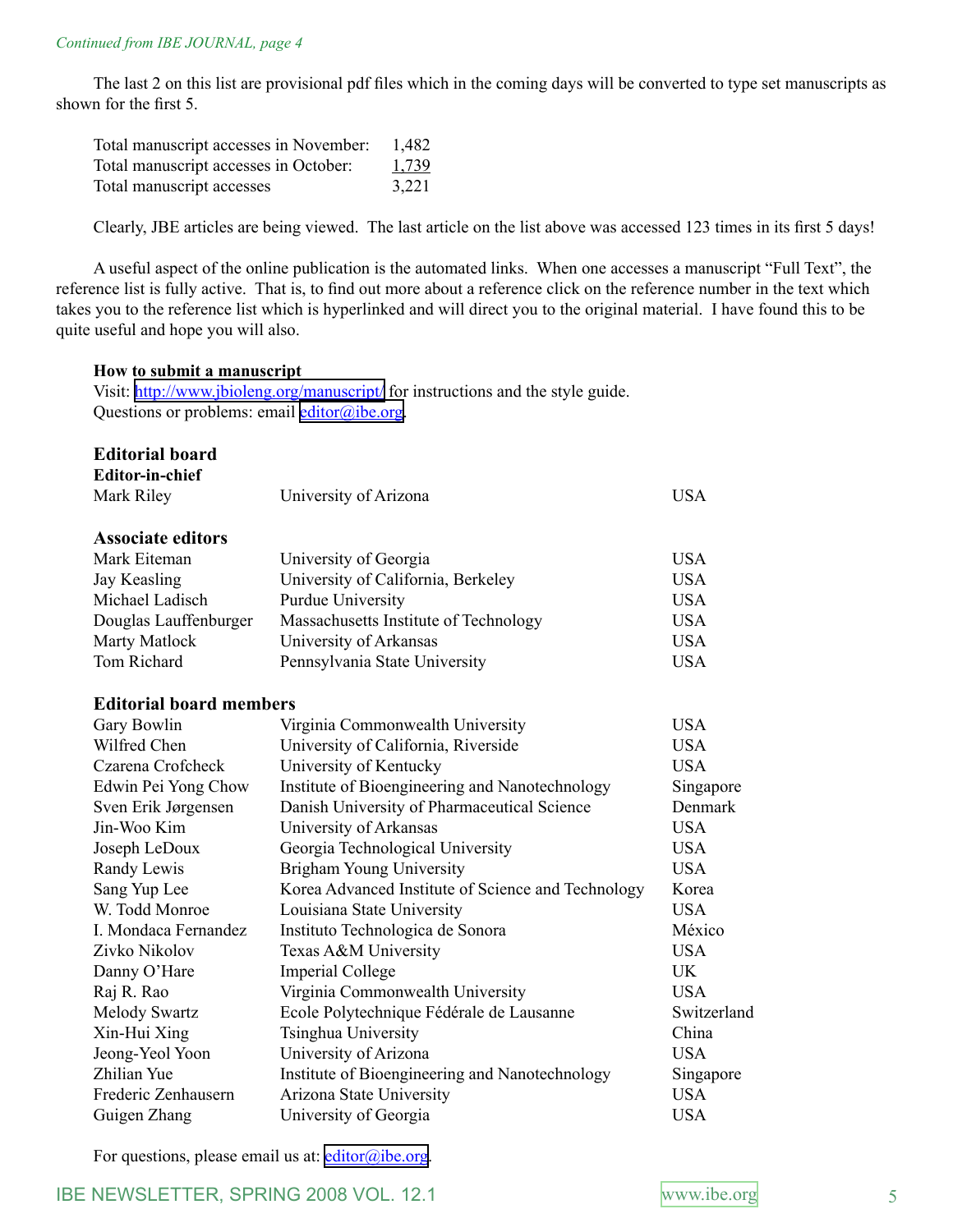### Honorable Mention Bioethics Essay 2007 IBE Meeting

## **The Ethics of Human Embryonic Stem Cell Research Elana Fisher, Cornell University**

Cancer, Alzheimer's, Parkinson's, heart disease, and arthritis are some of the most common diseases that are affecting members of society today. Research is ongoing to not only find the causes of these diseases, but hopefully to cure them. Yet much of this research is under scrutiny; specifically it is limited by government funding as well as opposed by many people due to its involvement in the controversial area of human embryonic stem cell research.

Research using human embryonic stem cells is important, particularly to the field of Biological Engineering, because stem cells have the potential to provide us with information on human development and the generation of new cells and tissues for cell-based therapies. Yet, this research has brought up many ethical issues due to its destruction of human embryos during the process of retrieving the stem cells. According to the National Institute of Health, "embryonic stem cells are derived from embryos that develop from eggs that have been fertilized in vitro," and these embryos are "typically four or five days old and are a hollow microscopic ball of cells called a blastocyst." The stem cells are located within the inner cells mass of the blastocyst.

While the potential use of human embryonic stem cells in research is promising, there is a central argument surrounding their use. The ethical controversy poses the question; does the potential for stem cell research to relieve the pain and suffering of others outweigh the destruction of human embryos? This question can be broken down into many areas, yet it ultimately is surrounded by the issue that deals with the moral standing of human embryos. This argument centers on another important question; when does a human life begin? According to the President's Council on Bioethics, in the paper entitled *Monitoring Stem Cell Research*, "under normal circumstances we regard all born human beings (from newborns through adults) as possessing equal moral worth and meriting equal legal protection." The ethical issues of human embryonic stem cell research center around defining the similarities and differences between human embryos and liveborn human individuals, which lies in the biological cases for continuity or discontinuity through the fertilization process. Some people argue that from the point of fertilization until the death of that human, there are no lines that can be drawn between embryos and adults, yet others argue that there is a distinct point (or sum of points) of discontinuity that signifies the moral distinction between the embryonic and adult stages of development.

The supporters of the case for biological continuity (the people opposing the use of human embryos to further stem cell research) believe that the human embryo is a living human at its earliest stage of development. This biological continuity is believed because under the appropriate environmental conditions, the embryo has the ability to develop and become a human fetus and then ultimately a human infant. The ethical argument is then that the human embryo deserves the same legal rights and protections as a human being, because each human being started out as an embryo.

The continuity case is also based on the argument of genetic individuality. Sperm and eggs do not have the potential of becoming adults on their own, but when the sperm enters the egg, the oocyte is activated. This represents the official combining of the genetic material, which means a new genome has been formed. Genomes represent the unique identity of organisms, which therefore, according to supporters of the continuity case, means that at its earliest stage of development the embryo has the same identity as the human being that it has the potential of becoming. While the supporters of the continuity argument recognize the fact that the embryos used in stem cell research are frozen and stored outside of the body, they believe that scientists should not ignore their potential for human life.

In contrast to the ethical argument opposing human embryonic stem cell research, those that support the efforts in finding cures for diseases through the use of embryos justify their "side" with important biological and moral discontinuities that occur in the early stages of human development. The case for discontinuity is based on three points surrounding the primitive streak, the nervous system, and the human form.

The primitive streak is the most widely used argument for the discontinuity case. According to the President's Council on Bioethics, in the paper entitled *Monitoring Stem Cell Research*, the primitive streak is the "earliest visible 'structure' that defines the region of the embryo along which the vertebral column will form. The primitive streak generally appears around the 14th day after the first cellular division." Being that the stem cells are removed from a human embryo that is typically only four or five days old, according to many biologists, the individuality of the human being has not yet been achieved since the embryo has not reached the primitive streak in its stages of human development.

Another argument in favor of the use of human embryos in stem cell research deals with the formation of the nervous system. Many people believe that the nervous system defines humanity because the brain and nerves control a human being's activities and sensations (i.e. the sensation of pain). Therefore a justification for the destruction of embryos is that an ethical boundary is not crossed because the embryo has not yet developed the capacity for feeling pain.

The last argument used in supporting the discontinuity case deals with the human form. Many people feel that the

*continued on pg.*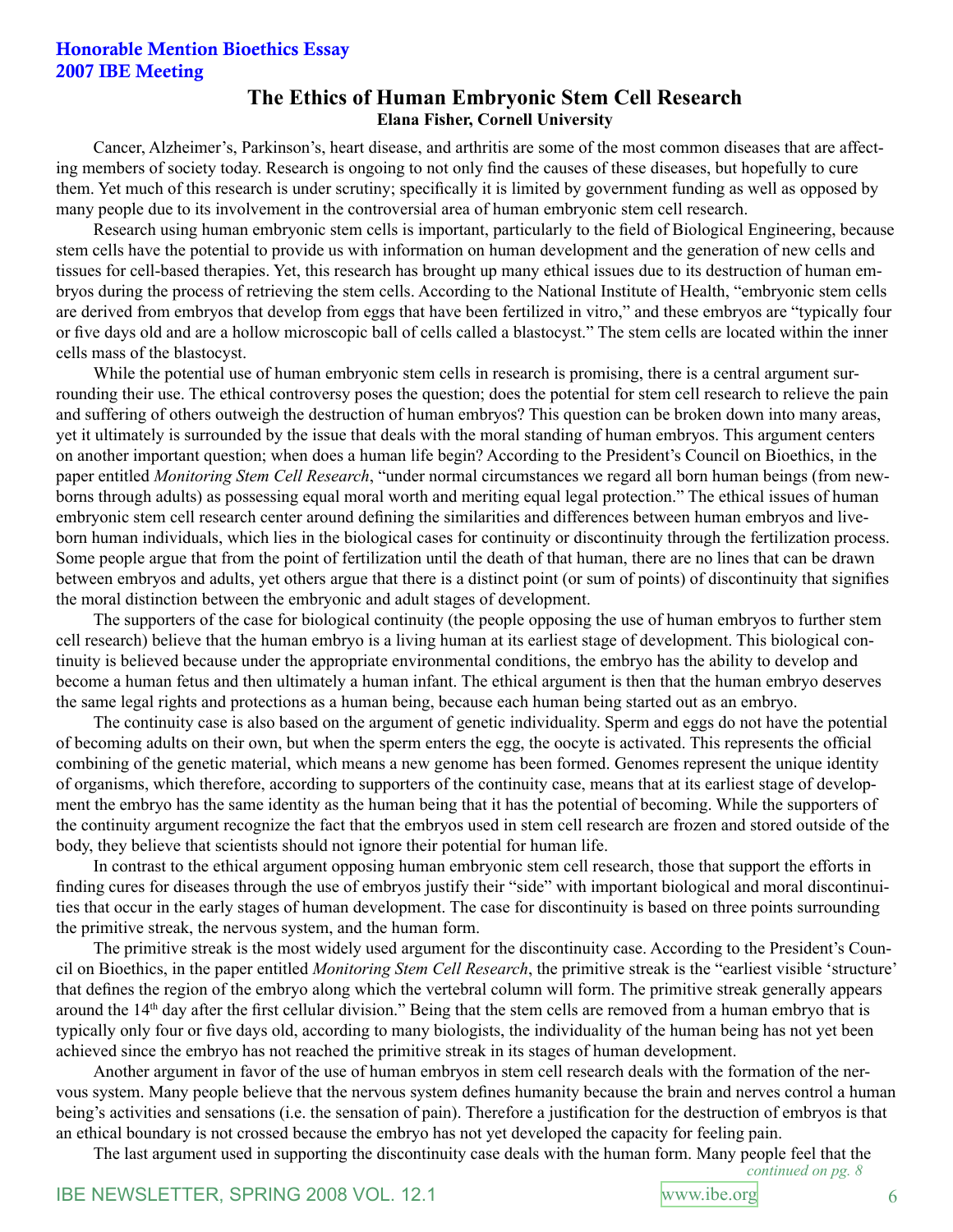## Honorable Mention Bioethics Essay 2007 IBE Meeting **Ethics of Human Experimentation**

# **Gwen Ellen Owens, Cornell University**

Advances in biological engineering are changing the world. By modifying nature- altering genes, developing new energy sources, combating diseases- we are at the forefront of human progress. However, with each daily innovation, each breathtaking increase in engineering capacity and biological knowledge, also comes the growing necessity for society to reexamine how far *should* we go. One of our most pressing concerns within this issue is the ethical treatment of our fellow man. Clinical trials to test the efficacy of novel drugs, to determine of pathogenesis of human diseases, and to elucidate basic principles of human physiology all necessarily involve human experimentation. As professional engineers, we must carefully consider the implications of human experimentation. On a surface level, we must be perpetually aware of how we treat humans in experiments, of how we would like to be treated. On a deeper level, in an era where many commodities are expendable, we must consider how we value the individual human rights versus potential good for society. Where must we draw the line between experimentation and irreparable harm: Altering human genes? Attempting to "grow" humans in artificial facilities? Endangering, or even destroying, human life in order to advance biological knowledge?

Dating back to the early 1700s, the modern era of human experimentation began with human vaccination trials. Edward Jenner, the celebrated inventor of the smallpox vaccine, first tested his theories by infecting his son and neighborhood children with cowpox. Far more serious exploitation of human subjects occurred prominently during World War II; after these war crimes were brought to international attention during the "Doctor's Trials," a series of codes and declarations were enacted to ensure that these blatant violations of human rights would never occur again. Less than thirty years later, one of the most notorious human experiments in U.S. history was exposed by the press: the "Tuskegee Syphilis Study." A group of U.S. researchers had been examining the natural course of untreated syphilis in 150 poor African American men. After penicillin was shown to stop the disease, the researchers actively prevented their subjects from obtaining access to the cure in order to continue their research. By the termination of the study, more than 125 men had died directly of syphilis or of related complications. The intense public backlash in response to this experiment led to the creation of the National Commission for the Protection of Human Subjects and Institutional Review Boards. The ethical tenents adopted by this commission remain the standard considerations for human research today: respect for persons, beneficence, and justice .

*Respect for persons* means that the researcher has a responsibility to inform participants in human trials of all risks involved, and that their participation must be voluntary. While informed consent has been institutionalized to simply signing off on a form, the need for informed consent today is much broader. One sobering violation occurred during U.S. military experiments to assess vulnerability to biological warfare attack. Clouds of fluorescent aerosol were sprayed over the cities of Minneapolis and St. Louis, and bacteria were disseminated by the army throughout the New York City subway system. During these experiments, the human test populations were not only completely unaware of the risks of inhaled aerosols and bacteria, but were unaware they had been part of a trial at all. Daily human interactions with products of biological engineering- genetically engineered foods, drugs and vaccines produced by bacteria, animal byproducts containing artificial growth hormones- also may involve some risk. These breakthrough products and technologies have generated greater yields, higher quality products, and lowered production costs. However, because the long-term effects these products may have on people is unknown, their use may also may be considered "human experimentation." In order to show respect for persons, we have a responsibility to clearly inform the public about these products, and to ensure that purchase and use is voluntary. Individuals, rather than researchers, should be allowed to determine what level of risk he or she believes is permissible, regardless of the benefits of these products.

Another ethical criteria that researchers must carefully consider is *beneficence*, or "doing good." Double-blinded, placebo-controlled clinical trials are the "gold standard" in biomedicine to provide credible, scientific proof of the efficacy of a new treatment. Controlled clinical trials have created a formal system where researchers must demonstrate that a new treatment is significantly better than a placebo or control, and has produced of thousands of safe, effective drugs. However, when AZT, the single-most effective AIDS treatment to date, began Phase II clinical trials, there arose a bitter conflict between individual good versus benefit to the trial and society at large. In order to conclusively show that AZT was an effective treatment for AIDS, the researchers needed to show, with statistical significance, that there were more deaths in the placebo group than in the group receiving active treatment: patients needed to die for the trial to be successful. It is apparent, therefore, that biomedical researchers have a moral obligation to consider to what extent human health must be protected. Who decides what risks a patient can assume? When does "doing good" for a group outweigh "doing good" for an individual? And does protection of participants extend to preventing their death? *continued on pg.*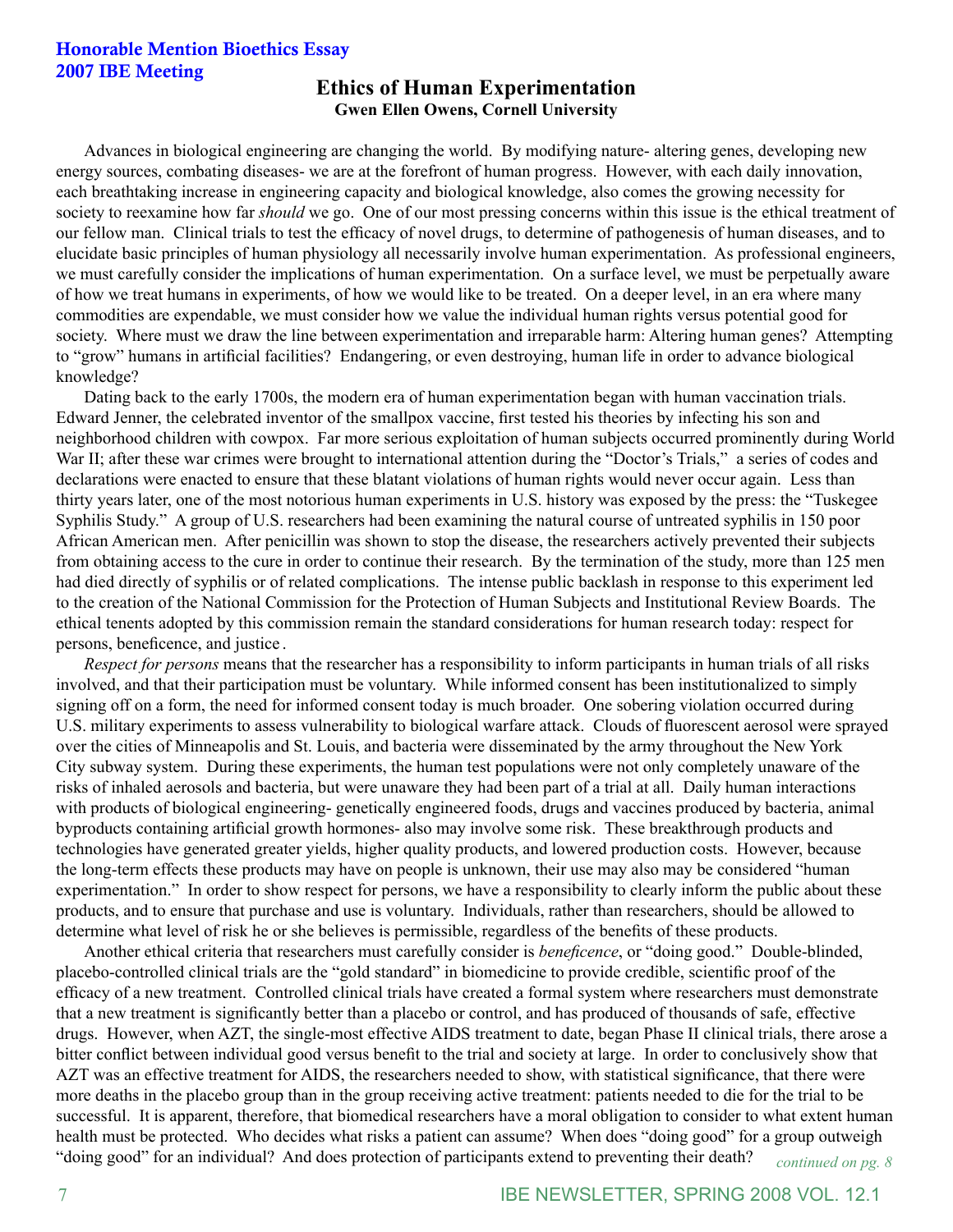#### *Continued from STEM CELL RESEARCH, pg.*

embryo must take on a human form before we can consider protecting it as we do with human beings, and at the stage in which the embryo is used in research, the human form has not yet been achieved.

The debate between the continuity and discontinuity of a human embryo during the fertilization process is the leading ethical issue that surrounds the progression of human embryonic stem cell research. While the potential for curing diseases through the differentiation of these embryonic stem cells is shown, the ethical issue of whether or not scientists should use human embryos cannot be ignored. In combating this ethical issue altogether, scientists have found ways to extract human stem cells from adults, as well as from umbilical cords; yet these alternative locations do not provide the same ease for obtaining stem cells that the human embryo offers.

In general though, biological engineering has led to much advancement in science and technology, and whether or not people agree with the ethical issues surrounding these advancements, it cannot be denied that biological engineering has the potential to lead to medical practices which reduce the pain and suffering of millions of human beings.

#### **Bibliography**

 $\overline{\phantom{0}}$ 

National Institute of Health. (2006, August 23). Retrieved November 12, 2006, from the World Wide Web: http://stemcells.nih.gov/

The Presidents Council on Bioethics. "Recent Developments in the Ethical and Policy Debates" *Monitoring Stem Cell Research*, January 2004.

#### *Continued from ETHICS HUMAN EXPERIMENTATION, pg.*

A final ethical principle to evaluate is that of *justice*. Development of treatments and devicing particular to groups such as children, certain ethnic minorities, and people with rare diseases are far less profitable than blockbuster drugs that treat depression or mild hypertension. Hence, development of treatments and devicing for these groups has been neglected in the past, while companies have focus instead on products that will generate large profits. Additionally, to be just, people who are placed at risk in clinical trials should also share in the benefits obtained from the trials. For example, several ongoing trials in the Third World have been examining the vertical transmission of AIDS from infected mothers to children. Although there is currently an effective treatment to reduce the rate of this transmission, none of the women are provided access to the treatment. Reminiscent of the Tuskegee Syphilis Study, investigators here have continued to study the natural course of untreated transmission from mother to infant. Rather than merely executing the wishes of the free market, biological engineers should take responsibility for developing treatments and products for under-represented populations, and ensuring that participants in trials are given access to the treatments they aided in developing.

The ethical treatment of human subjects requires evaluation of the conflicts between profit and social good, between benefit for individuals and society, and between developing novel technologies and potential risk. When engaging in human research, there must be less focus on strict experimental results, and more on human subjects engaged in the tests; people must never become a means to an end. Although at times difficult and complex, acting ethically when designing or conducting human experiments combines two of the most critical questions of humanity: how to treat our fellow man and how to modify nature for a brighter future for our species.

#### **References**

 "Human experimentation." Wikipedia, The Free Encyclopedia. 1 Nov 2006, 02:33 UTC. Wikimedia Foundation, Inc. 13 Nov 2006 <http://en.wikipedia.org/w/index.php?title=Human\_experimentation&oldid=86189395>.

 Brandt, Allan M. "Racism and Research: The Case of the Tuskegee Syphilis Study." Hastings Center Report 8 (Dec 1987): 21-29.

 United States National Commission for the Protection of Human Subjects of Biomedical and Behavioral Research. The Belmont Report: Ethical Principles and Guidelines for the Protection of Human Subjects of Research. 18 April 1979.

 Cole, Leonard A. "Airborne in the U.S.A.: Open Air Vulnerability Tests in Minneapolis, St. Louis, and the New York City Subway System." in Clouds of Secrecy: The Army's Germ Warfare Tests Over Populated Areas. Totawa: Rowman and Littlefield Publishers. 1988:59-71.

 Epstein, Steven. "Points of Departure." Chapter 5 of Epstein, Impure Science: AIDS, Activism, and the Politics of Knowledge. Berkeley, CA: University of California Press. 1996: 181-207.

 Angell, Marcia. "The Ethics of Clinical Research in the Third World." New England Journal of Medicine. 337(1997):847-849.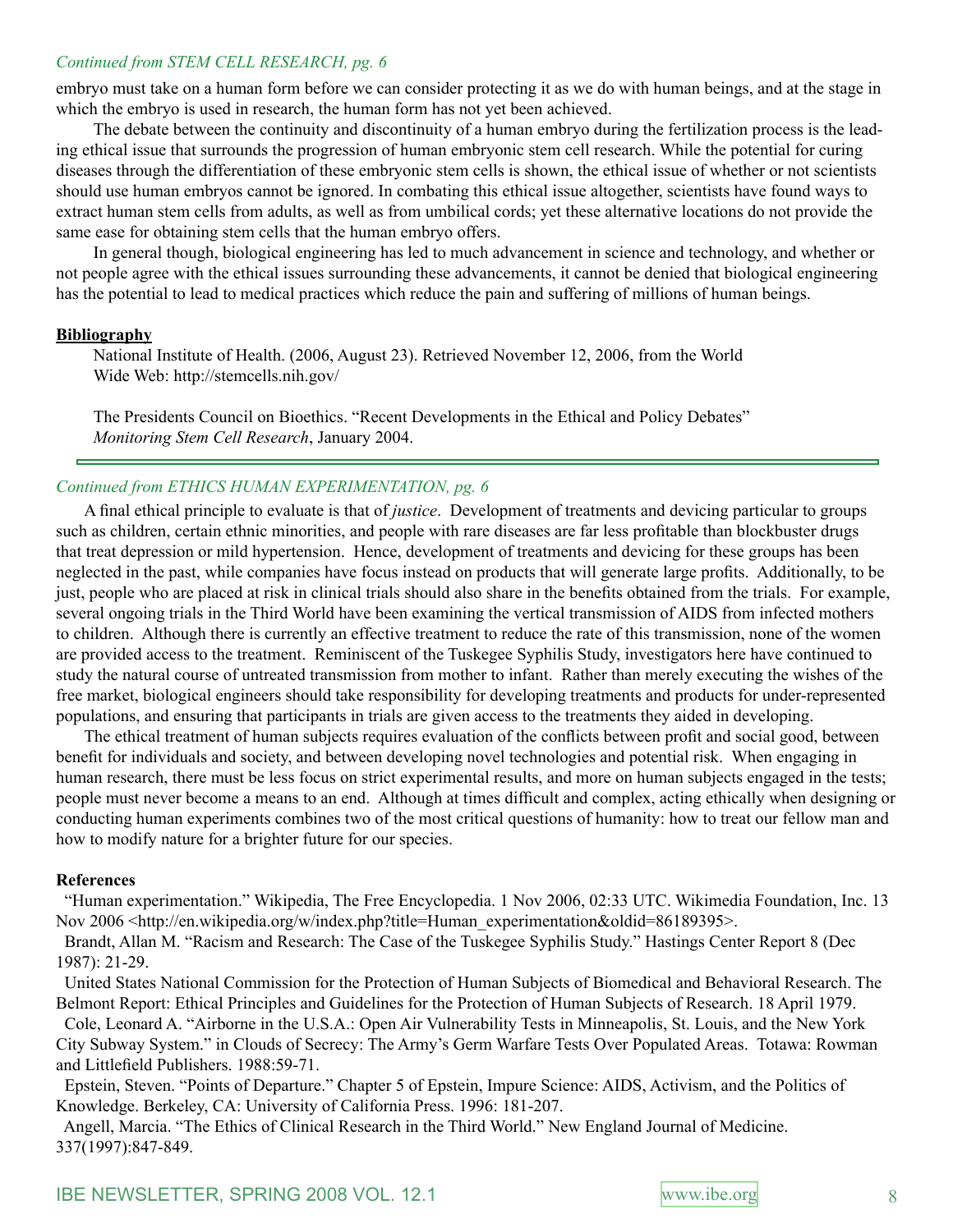#### **Solid-Mechanics Modeling of Ocular Lenses**

#### Kai-tak Wan, Mechanical and Industrial Engineering, Northeastern University Nathan Ravi, VA Medical Center, Washington University

When light rays enter the eye, they are first bent by the refractive cornea and further adjusted by the transparent ocular lens, then pass through the vitreous fluid, before finally reaching the retina, and giving rising to electric signals to the brain. Upon stimulation, the brain triggers the ciliary muscles to either relax or contract, fine-tuning the lens curvature and thus focusing the image on the retina. A complete coverage of the complexity of the intriguing optical, mechanical, physical, chemical, biological, and electrical interplay is obviously beyond the scope of this short article. Rather, we aim to capture the essence of the coupled mechanical and optical behaviors of the ocular lens and how it is governed by the microstructure and micromechanics of the lens constituents, namely, the lens fibers and the lens capsular membrane.

When a lens is relaxed with the maximum natural curvature, the eye focuses on near objects. When the ciliary muscle relaxes, the zonules attached to the lens equator stretch the lens, and the focal length increases, bringing distant objects into focus. The focusing of vision is achieved by such "accommodation mechanics". The simplest microstructure of a typical lens is a thin membrane encapsulating multilayers of arch-like cells that extend from the anterior pole of the optical axis to the posterior pole. The force of the cilary body transmitted by the zonules, causes capsular deformation resulting in altered refractive power. The mechanical properties of the lens materials need to be pliable enough to be molded by the capsular membrane. It is therefore essential to characterize the mechanical and viscoelastic behavior of the macroscopic lens, the micron-thick capsule, and fibers made up of the cell wall components and the fluid proteins (known as crytallins) within each fiber.

To implement these studies, porcine samples from 6-8 month old pigs have been obtained from a nearby Illinois abattoir. Mechanical and optical devices have been designed and constructed to monitor *in-vitro* the simultaneous external load, lens deformation, and the subsequent change in focal length. Materials parameters of the centimeter wide lens such as elastic modulus, viscoelastic storage and loss moduli have been extracted by analyzing the measurements, using pertinent solid mechanics models. These properties will then be related to orchestrated deformation of lens capsule / fibers. The multi-scaling measurements and modeling will ultimately enhance a fundamental understanding of how the ocular lens works, and how various patho-physiological phenomena occur as a result of aging. This work is expected to significantly impact the development of surgical treatments for cataracts, and the presbyopia that affects virtually all of us requiring the use of bifocals by the age of 40-45. Current cataract surgery involves removing the opaque lens contents and replacing it with a preformed lens that possesses a fixed focal length. The focus of the studies at Washington University is the development of polymeric hydrogels as materials for accommodative intraocular lenses, using a surgical procedure previously developed where a sub-millimeter hole is made in the lens capsule to remove the lens contents and replace them with an injected polymer. Should the injected gel exceed the physical strength of the ciliary muscle, accommodation becomes formidable. Mechanical characterization is thus indispensable.

Mechanical measurements have been performed using various techniques. Micro- and nano-force testers with sensitivity down to submicro-Newton and submicron resolution (MTS Nano-Bionix, Texture Technologies Corp TA-XTPlus microforce tester,) have been used to compress a lens in either quasi-static or cyclic loading configurations. Empirical relationships among the applied load, plate separation, and contact radius at the plate-lens interface allow the deduction of materials properties. At Washington University we have designed and fabricated a machine analog of the ciliary body to stretch the sample lens along the equator resulting in an even and natural biaxial stress. An optical device has also been constructed to simultaneously monitor the focal length. These macro-scale measurements allow the opto-mechanical properties of the composite lens to be characterized.

In addition, to probe the micro-scale ultrathin and fragile capsule, new mechanical testing methods are being developed. A lens capsule membrane is surgically removed from a sample lens and is clamped between two rubber O-rings. An external load is then applied to the freestanding membrane center via a cylinder with a spherical cap to prevent piercing in a "shaft-loaded blister" configuration. The load versus displacement relation, which is cubic in mathematical modeling, thus yields an indication of the film stiffness. Again both quasi-static and cyclic loading are possible to extract the apparent linear elastic and time-dependent viscoelastic behaviors.

Dyes have lately been used to stain individual fibers. When a lens sample is compressed between two parallel plates, fiber and suture deformation can be observed in-situ using a simple reflection microscope, or, in a more sophisticated manner, using a confocal microscope capable of mapping the 3-dimensional deformed geometry. With micro- to macro- scale *continued on pg. 10*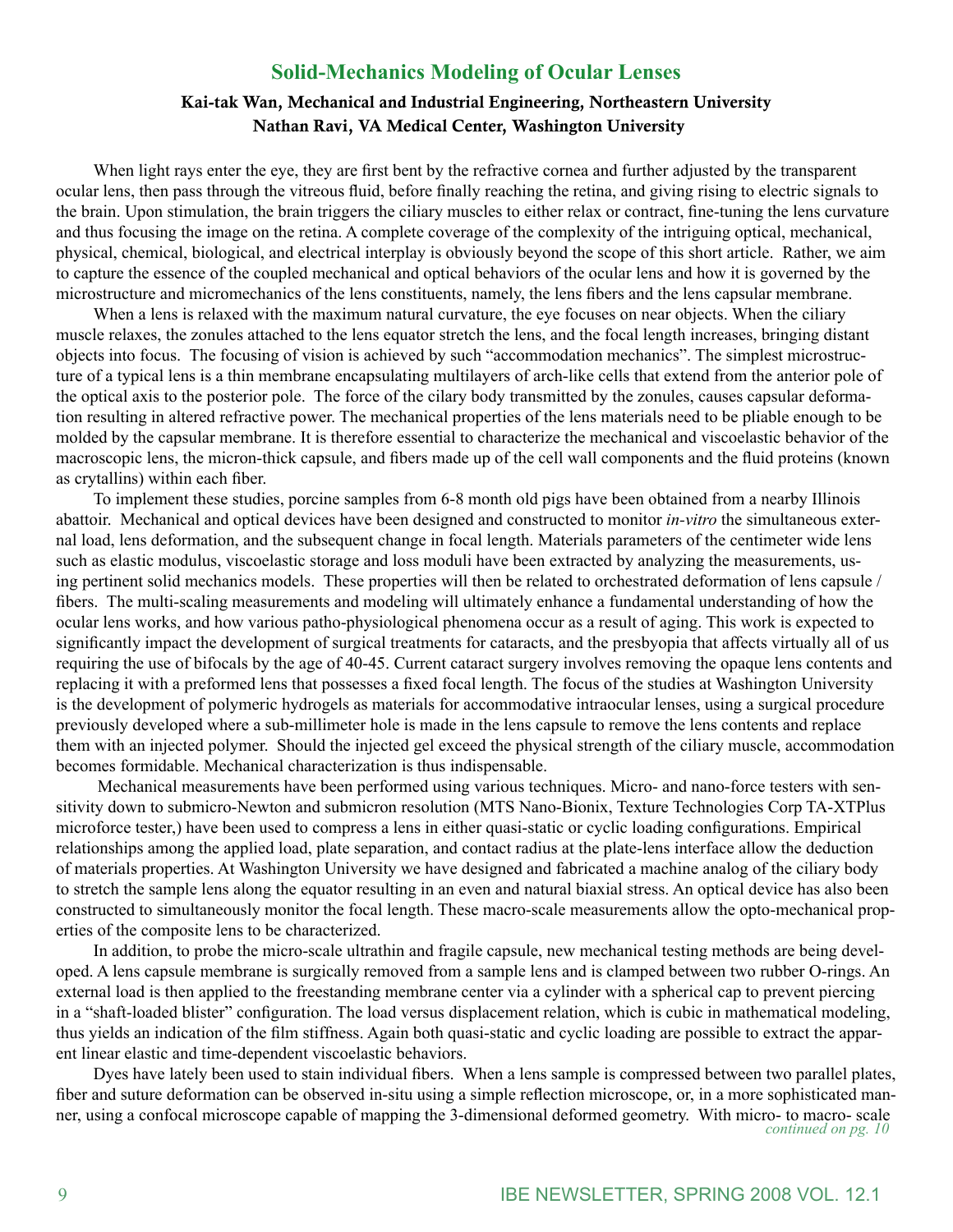#### *Continued from OCULAR LENSES, pg.*

solid and liquid properties readily available, a preliminary multi-scaling model can thus be constructed. To add to the complexity, the form factor, or the geometrical arrangement of the fibers and the enclosing capsule, also plays a significant role in the concerted lens deformation. Combining with the biochemical and biomedical information accumulated over the last decades, mechanical characterization of lenses from different age groups and races provides a comprehensive understanding of natural accommodation and patho-physiology (such as presbyopia).

This characterization scheme can also be adopted for phenotypic specifications. For instance, individual fibers and epithelial stem cells for the utero-mouse under external mechanical forces may be imaged with injected fluorescent proteins. Elimination of fiber-fiber adhesion molecules and consequential mechanical modifications allows one to determine the effects of inter-fiber interactions during accommodation. Other interesting ophthalmic features can also be probed. For instance, the distinct point suture in birds (e.g. chickens), the line suture in amphibian (e.g. frogs), and the Y sutures in mammals (e.g. pigs and humans) can be mechanically characterized and distinguished from one another. The scheme is also pertinent in developing biomedical treatments. The aforementioned prosthetic hydrogel is a good example where a combined mechanical and chemical optimization can be assessed that leads to improved products.



**Figure 1. A porcine lens is compressed by two parallel plates.** 

**Figure 2. Eight-arm stretcher showing a porcine lens mounted by clamping the ciliary body**

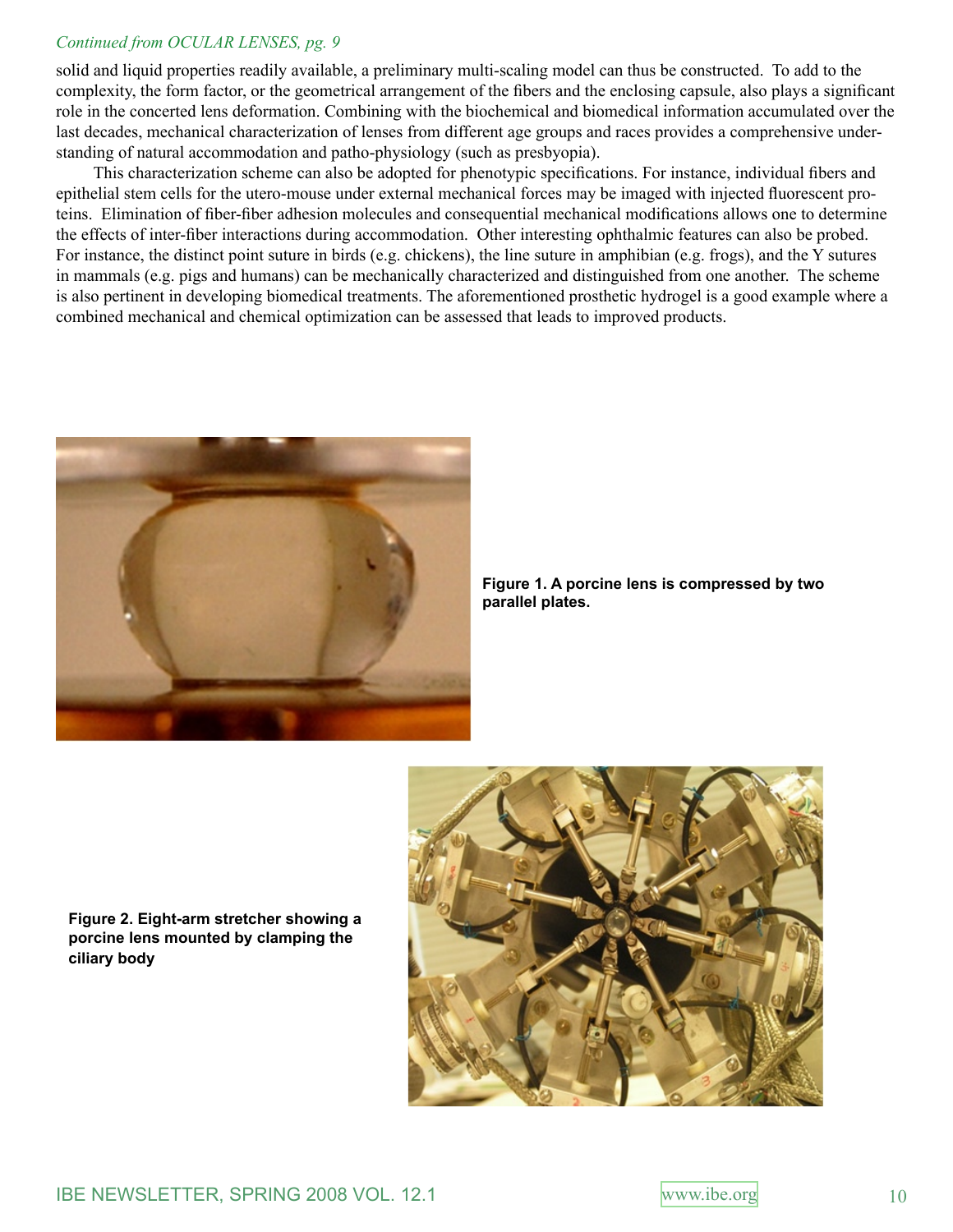## **The Challenge and Opportunity of Reliability in Ecosystems**

#### **Malia Appleford**

Ecological engineering, the creation of ecosystems to perform desired tasks, is pushing the boundaries both of our definition of engineering and of our engineering methodology. Fundamentally, engineering is the application of science for utility. However, for many years, engineering has more implied the precise design and control of technological systems. This has been an achievable goal where our understanding of the underlying science has likewise been precise—this is the realm of mechanical, structural, hydrological, and electrical engineering, and, increasingly, biomolecular engineering.

Ecological engineering presents a challenge, however, in that ecosystems are formed from complex interactions between both individuals of the same species and populations of different species. This complexity can make it difficult to predict the behavior of the system as a whole, let alone that of any subgroups within. Therefore, the engineered ecosystems that we use today are operated as a "black box." This includes newer applications such as constructed wetlands but also older systems we might not think of as part of ecological engineering like biological wastewater treatment facilities, composting, and even the whole of agriculture.

The design for these systems is typically based on empirically-determined properties of the system as a whole at a particular operational baseline. In treatment wetlands, we might design for a recommended retention time within the wetland; retention time serves as an amalgamation of processes within the system. For composting, we might instead focus on controlling the carbon-to-nitrogen ratio and moisture content of the mixture.

This method of design, however, disregards a fundamental principle of ecology: dynamism. Although we may be able to control some of the external inputs into an engineered ecosystem—temperature, influent concentrations, etc.—the ecosystem itself is constantly changing, and therefore empirical properties also often change in unpredictable ways. Our classical engineering approach of precise design and control is therefore extremely difficult if not impossible under this scheme.

One particularly difficult question to answer is the reliability of engineered ecosystems. Understanding when and why an ecosystem fails is critical to our ability to design ecosystems, and is specially pressing when the failure of the system would be highly detrimental or even catastrophic. Ecosystem services may be targeted for a wide array of engineered functionality in systems including flood mitigation, surface water quality management, and carbon cycling, among many others. Take, for example, the proposed engineered ecosystem that would provide life support to a space exploration mission to Mars: Unlike our current missions to low Earth orbit, which are managed roughly like a camping trip (packing everything we need for a few days or weeks), a mission to Mars is of sufficient length that essentials like food, oxygen, and clean water must be produced on site. The ecosystem that is proposed uses a combination of biological and mechanical systems to provide life support to the crew, and, because there is no quick "abort-to-earth" option, failure of the system would result in a loss of the crew.

Traditionally, reliability of a system has been estimated through the combined reliability of each of the component parts of the system expressed as a probability of failure. Individual reliabilities for conventionally engineered systems have been fairly easy to determine through laboratory lifetime tests; one might run 100 engines of the same model to breakdown, for example. However, individual reliabilities are not so easy to come by for species, ecological consortia, or whole ecosystems. In addition, there are even times when obtaining experimental reliabilities of even mechanical system components is not practicable. For the Martian life support system, the monetary and time costs are too high for NASA to build and optimize a "test system." They rely, instead, on opinions from expert consultants and determinations of acceptable risk. Designers of most complex systems, however, will not have the time or expertise to build a suitable model. Therefore, we are searching for a simpler way to estimate the reliability of engineered ecosystems and other complex systems.

Because engineering is fundamentally applied science, our approach is to return to the base science of ecological engineering: ecology. Currently we are reviewing ecology literature for theoretical and empirical studies regarding complexity and reliability.

The discussion of the link between complexity and stability has been a major one in the field of ecology. In the 1950s, ecologists Robert MacArthur and Charles Elton both theorized that complexity of an ecosystem begets stability. Other researchers since have used computers to model food webs and have gained a progressively deeper understanding of stability in ecosystems. For example, there appears to be an optimum level of interactions among food web species—too many and the food web is unstable, too few and the system does not have adequate resiliency to survive in the face of external changes. The strength of these interactions also seems to be a critical variable—a majority of low strength interactions is necessary to maintain a food web. Furthermore, the present consensus is that higher levels of ecosystem complexity may cause food web instability, but increase the reliability of "ecosystem services," that is, the overall functions of the ecosys-

*continued on pg. 12*